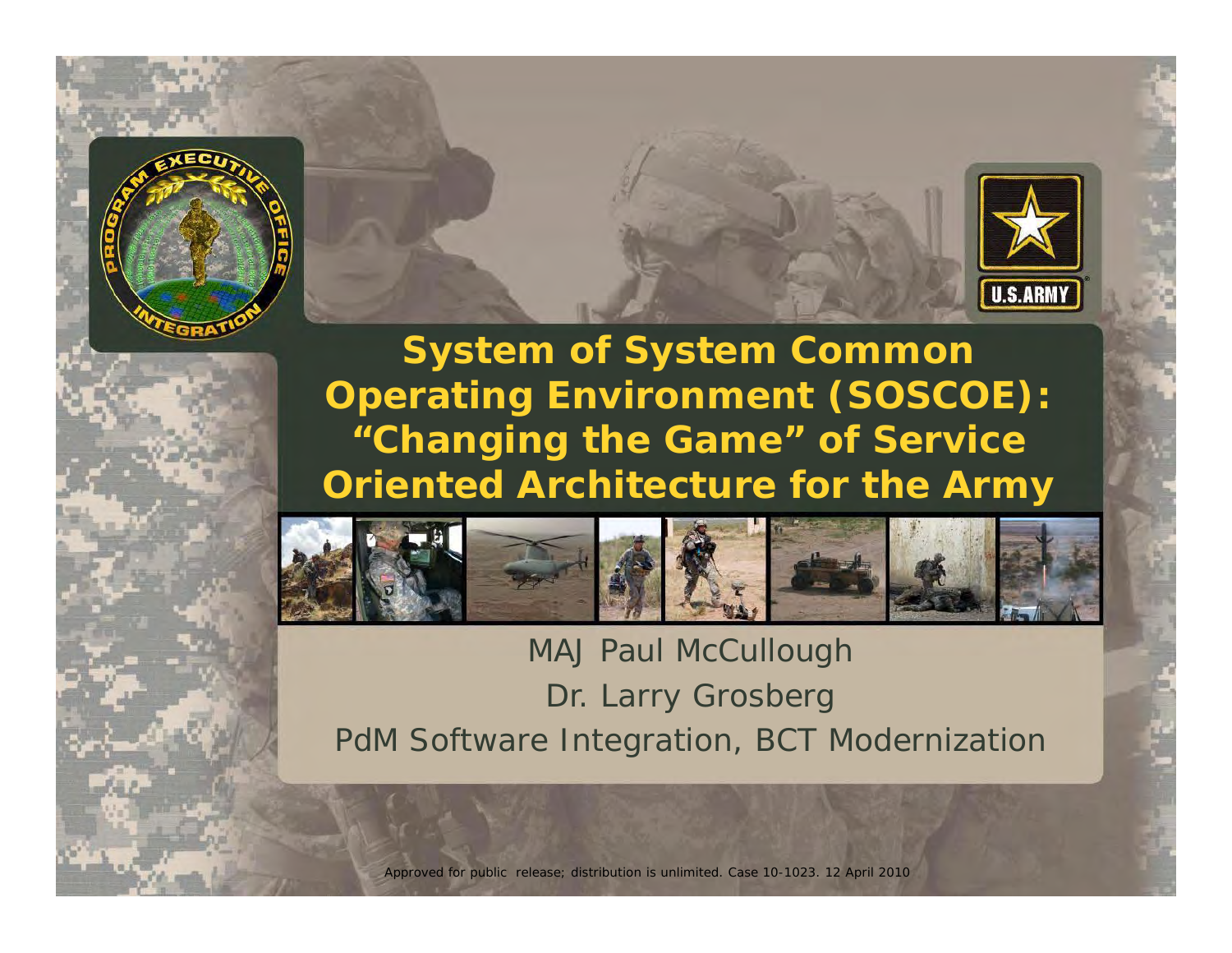| <b>Report Documentation Page</b>                                                                                                                                                                                                                                                                                                                                                                                                                                                                                                                                                                                                                                                                                                                                                                                                                                   |                                                                                                      |                              |                                                   |                                                     | Form Approved<br>OMB No. 0704-0188 |  |  |  |  |
|--------------------------------------------------------------------------------------------------------------------------------------------------------------------------------------------------------------------------------------------------------------------------------------------------------------------------------------------------------------------------------------------------------------------------------------------------------------------------------------------------------------------------------------------------------------------------------------------------------------------------------------------------------------------------------------------------------------------------------------------------------------------------------------------------------------------------------------------------------------------|------------------------------------------------------------------------------------------------------|------------------------------|---------------------------------------------------|-----------------------------------------------------|------------------------------------|--|--|--|--|
| Public reporting burden for the collection of information is estimated to average 1 hour per response, including the time for reviewing instructions, searching existing data sources, gathering and<br>maintaining the data needed, and completing and reviewing the collection of information. Send comments regarding this burden estimate or any other aspect of this collection of information,<br>including suggestions for reducing this burden, to Washington Headquarters Services, Directorate for Information Operations and Reports, 1215 Jefferson Davis Highway, Suite 1204, Arlington<br>VA 22202-4302. Respondents should be aware that notwithstanding any other provision of law, no person shall be subject to a penalty for failing to comply with a collection of information if it<br>does not display a currently valid OMB control number. |                                                                                                      |                              |                                                   |                                                     |                                    |  |  |  |  |
| 1. REPORT DATE<br><b>APR 2010</b>                                                                                                                                                                                                                                                                                                                                                                                                                                                                                                                                                                                                                                                                                                                                                                                                                                  |                                                                                                      | 2. REPORT TYPE               |                                                   | <b>3. DATES COVERED</b><br>00-00-2010 to 00-00-2010 |                                    |  |  |  |  |
| <b>4. TITLE AND SUBTITLE</b>                                                                                                                                                                                                                                                                                                                                                                                                                                                                                                                                                                                                                                                                                                                                                                                                                                       |                                                                                                      |                              |                                                   |                                                     | <b>5a. CONTRACT NUMBER</b>         |  |  |  |  |
| <b>System of System Common Operating Environment (SOSCOE):</b><br>'Changing the Game' of Service Oriented Architecture for the Army                                                                                                                                                                                                                                                                                                                                                                                                                                                                                                                                                                                                                                                                                                                                |                                                                                                      |                              |                                                   |                                                     | 5b. GRANT NUMBER                   |  |  |  |  |
|                                                                                                                                                                                                                                                                                                                                                                                                                                                                                                                                                                                                                                                                                                                                                                                                                                                                    |                                                                                                      |                              |                                                   |                                                     | 5c. PROGRAM ELEMENT NUMBER         |  |  |  |  |
| 6. AUTHOR(S)                                                                                                                                                                                                                                                                                                                                                                                                                                                                                                                                                                                                                                                                                                                                                                                                                                                       |                                                                                                      |                              |                                                   |                                                     | <b>5d. PROJECT NUMBER</b>          |  |  |  |  |
|                                                                                                                                                                                                                                                                                                                                                                                                                                                                                                                                                                                                                                                                                                                                                                                                                                                                    |                                                                                                      |                              |                                                   |                                                     | <b>5e. TASK NUMBER</b>             |  |  |  |  |
|                                                                                                                                                                                                                                                                                                                                                                                                                                                                                                                                                                                                                                                                                                                                                                                                                                                                    |                                                                                                      |                              |                                                   |                                                     | 5f. WORK UNIT NUMBER               |  |  |  |  |
| 7. PERFORMING ORGANIZATION NAME(S) AND ADDRESS(ES)<br><b>US Army, Program Executive Office (PEO) Integration</b><br>,Washington,DC,20301                                                                                                                                                                                                                                                                                                                                                                                                                                                                                                                                                                                                                                                                                                                           |                                                                                                      |                              |                                                   | 8. PERFORMING ORGANIZATION<br><b>REPORT NUMBER</b>  |                                    |  |  |  |  |
| 9. SPONSORING/MONITORING AGENCY NAME(S) AND ADDRESS(ES)                                                                                                                                                                                                                                                                                                                                                                                                                                                                                                                                                                                                                                                                                                                                                                                                            |                                                                                                      |                              | 10. SPONSOR/MONITOR'S ACRONYM(S)                  |                                                     |                                    |  |  |  |  |
|                                                                                                                                                                                                                                                                                                                                                                                                                                                                                                                                                                                                                                                                                                                                                                                                                                                                    |                                                                                                      |                              |                                                   | <b>11. SPONSOR/MONITOR'S REPORT</b><br>NUMBER(S)    |                                    |  |  |  |  |
| 12. DISTRIBUTION/AVAILABILITY STATEMENT                                                                                                                                                                                                                                                                                                                                                                                                                                                                                                                                                                                                                                                                                                                                                                                                                            | Approved for public release; distribution unlimited                                                  |                              |                                                   |                                                     |                                    |  |  |  |  |
| <b>13. SUPPLEMENTARY NOTES</b><br>City, UT                                                                                                                                                                                                                                                                                                                                                                                                                                                                                                                                                                                                                                                                                                                                                                                                                         | Presented at the 22nd Systems and Software Technology Conference (SSTC), 26-29 April 2010, Salt Lake |                              |                                                   |                                                     |                                    |  |  |  |  |
| 14. ABSTRACT                                                                                                                                                                                                                                                                                                                                                                                                                                                                                                                                                                                                                                                                                                                                                                                                                                                       |                                                                                                      |                              |                                                   |                                                     |                                    |  |  |  |  |
| <b>15. SUBJECT TERMS</b>                                                                                                                                                                                                                                                                                                                                                                                                                                                                                                                                                                                                                                                                                                                                                                                                                                           |                                                                                                      |                              |                                                   |                                                     |                                    |  |  |  |  |
| 16. SECURITY CLASSIFICATION OF:                                                                                                                                                                                                                                                                                                                                                                                                                                                                                                                                                                                                                                                                                                                                                                                                                                    |                                                                                                      | 17. LIMITATION OF            | 18. NUMBER                                        | 19a. NAME OF                                        |                                    |  |  |  |  |
| a. REPORT<br>unclassified                                                                                                                                                                                                                                                                                                                                                                                                                                                                                                                                                                                                                                                                                                                                                                                                                                          | b. ABSTRACT<br>unclassified                                                                          | c. THIS PAGE<br>unclassified | <b>ABSTRACT</b><br>Same as<br><b>Report (SAR)</b> | OF PAGES<br>19                                      | <b>RESPONSIBLE PERSON</b>          |  |  |  |  |

**Standard Form 298 (Rev. 8-98)**<br>Prescribed by ANSI Std Z39-18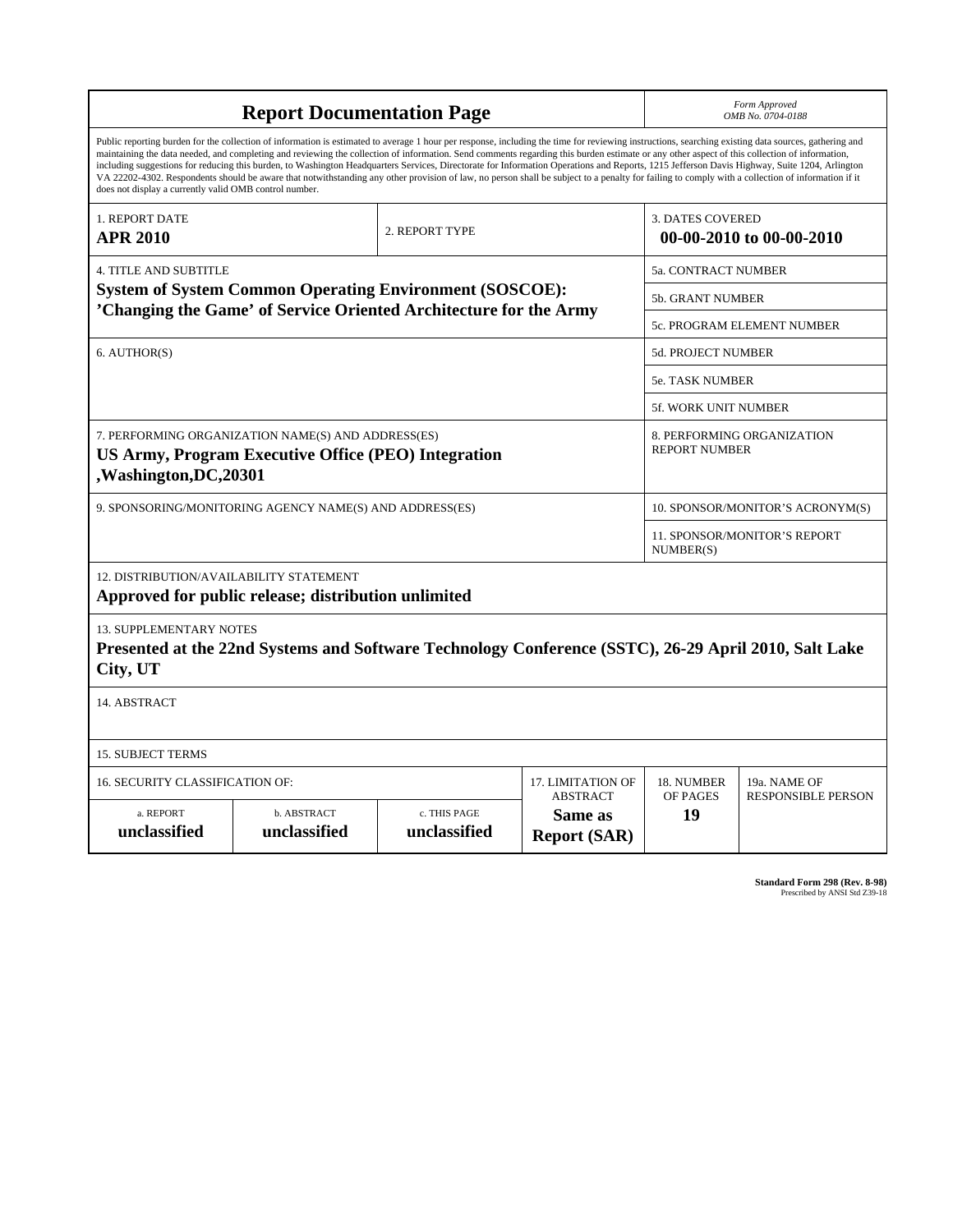- Problem Statement
- Army's Approach
- What is SOSCOE?
- $\bullet$ Key capabilities of SOSCOE
- $\bullet$ The SOSCOE Approach
- SOSCOE Benefits
- $\bullet$ Summary

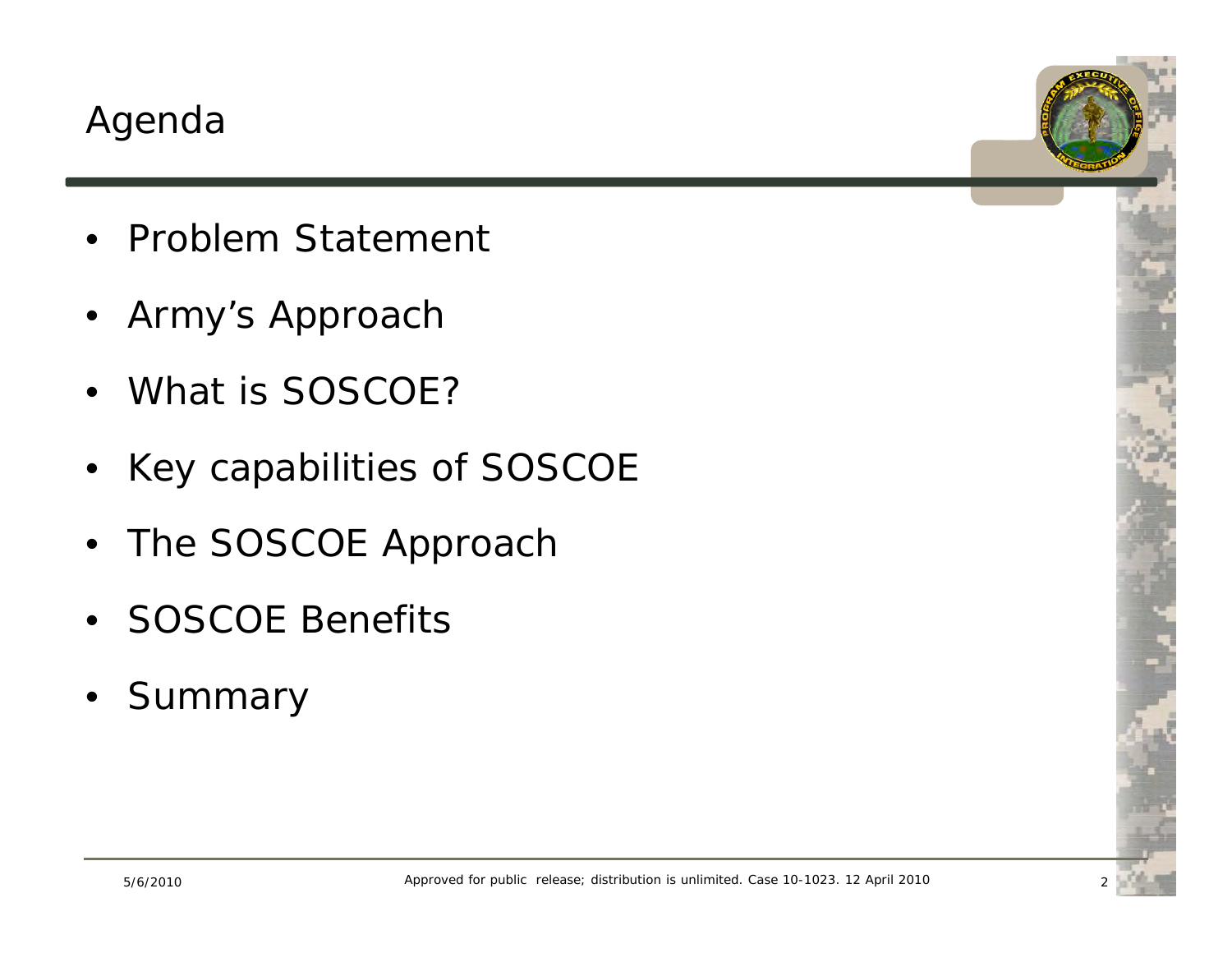- The current environment for the acquisition and development of Army tactical applications involves many challenges:
	- Reduced schedules and budgets.
	- Evolving hardware, OS, and networks.
	- Integration of increasing amounts of software.
	- Unique operational requirements.
	- Addressing system "stovepipes".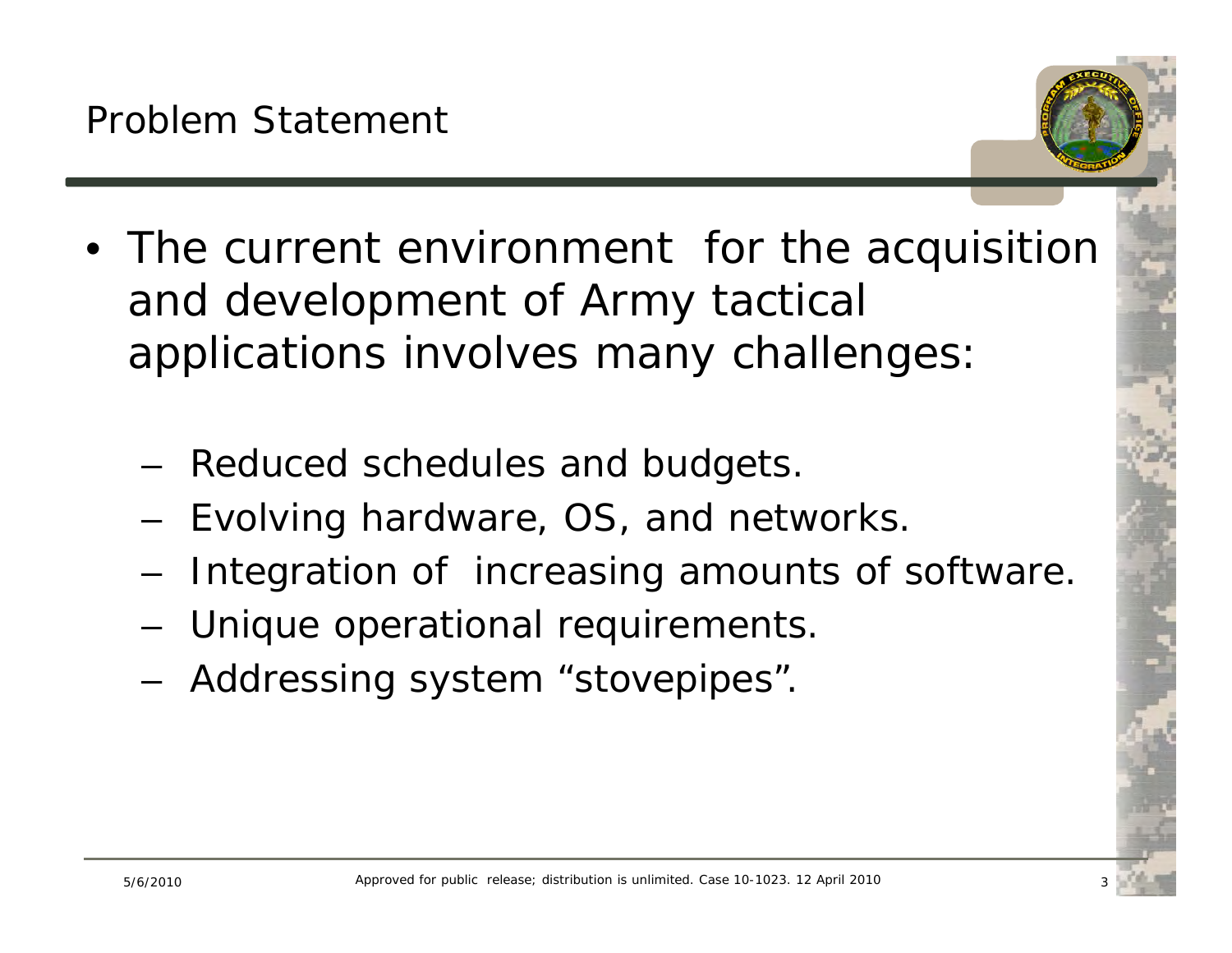# Army's Approach to Layered, Networked Architecture

**Platforms**

**Platforms**

**Platforms**

**Applications Applications Applications Applications Applications Platforms** $N$ et Ready/Networked Battle Comm<mark>and</mark> **Standards**

**Platforms**

**Standards**



**Command BCT system elements are commonly developed to integrate FCS platforms into a larger**  geographically dispersed yet Functionally integrated<br>machine

**Platforms**

**Standards**

**Platforms**

**Standards**

**Platforms**

**Standards**

**Alp**ulications **Platforms**

> **Transport Services**

**Battle Command incorporates C2, Intelligence, Surveillance, and Reconnaissance (ISR), Embedded Training, and Sustainment g,**

**Net ready information management element of service based architecture**

**Heterogeneous transport** layer enables robustness

**Networked battle command, embedded training, and supportability developed Technical View (TV-1) integrated into SoS level TV-1 standards supporting i t ti integration**

**Integrated Architecture Provides Design-Phase Flexibility and Tactical Adaptability For The Networked BCT-Modernization**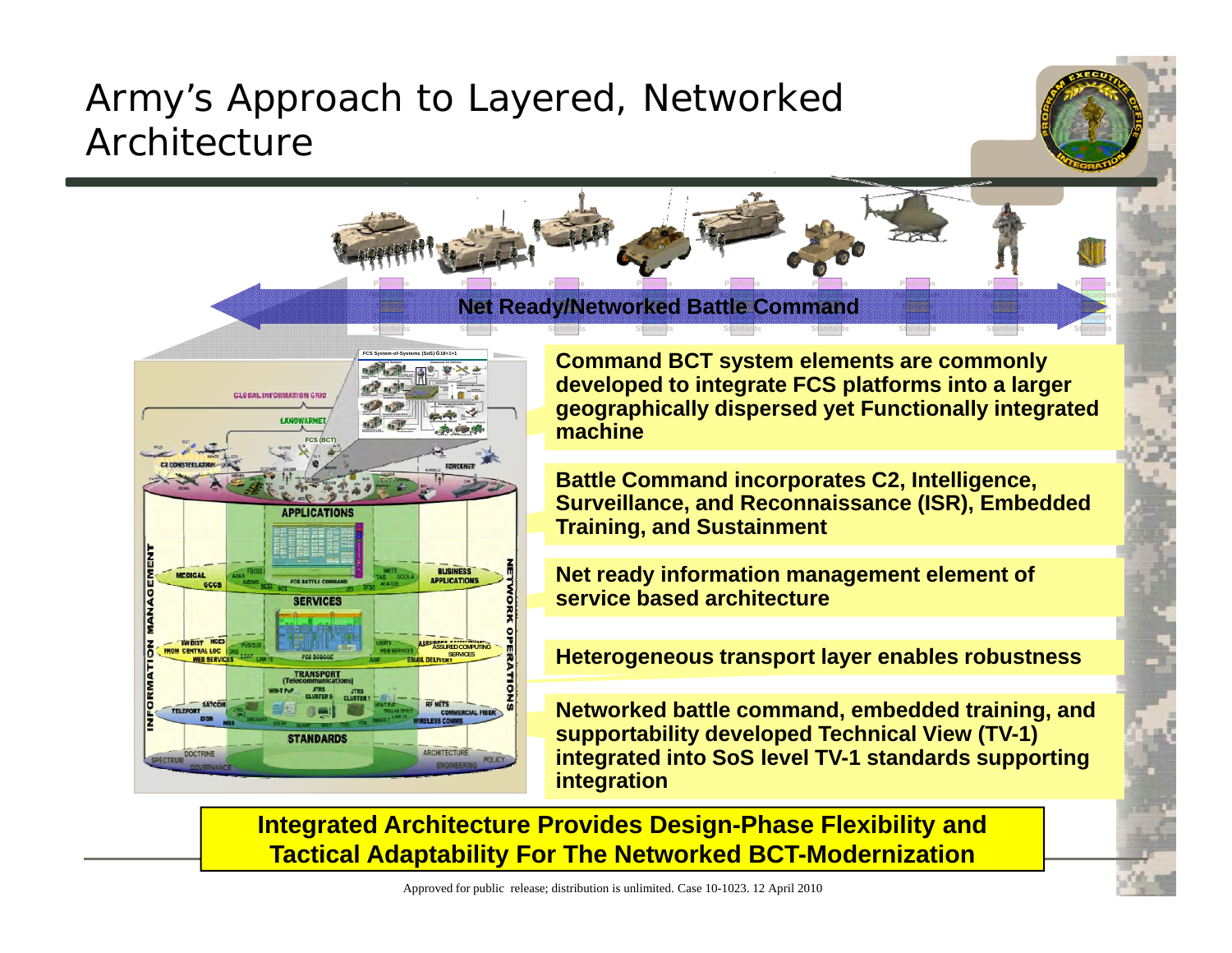

- • SOSCOE is a services layer (including middleware) that provides isolation between application services and Operating System (and Computer hardware)
	- Makes Applications easier to develop and maintain, reducing life cycle costs
- • SOSCOE provides a single development and deployment environment for the Tactical Domain, similar to how Microsoft provides a total environment for the Enterprise/Operational Domain
- • SOSCOE supports and aids all phases of Tactical software Applications:
	- Development
	- Operational Use
	- Maintenance

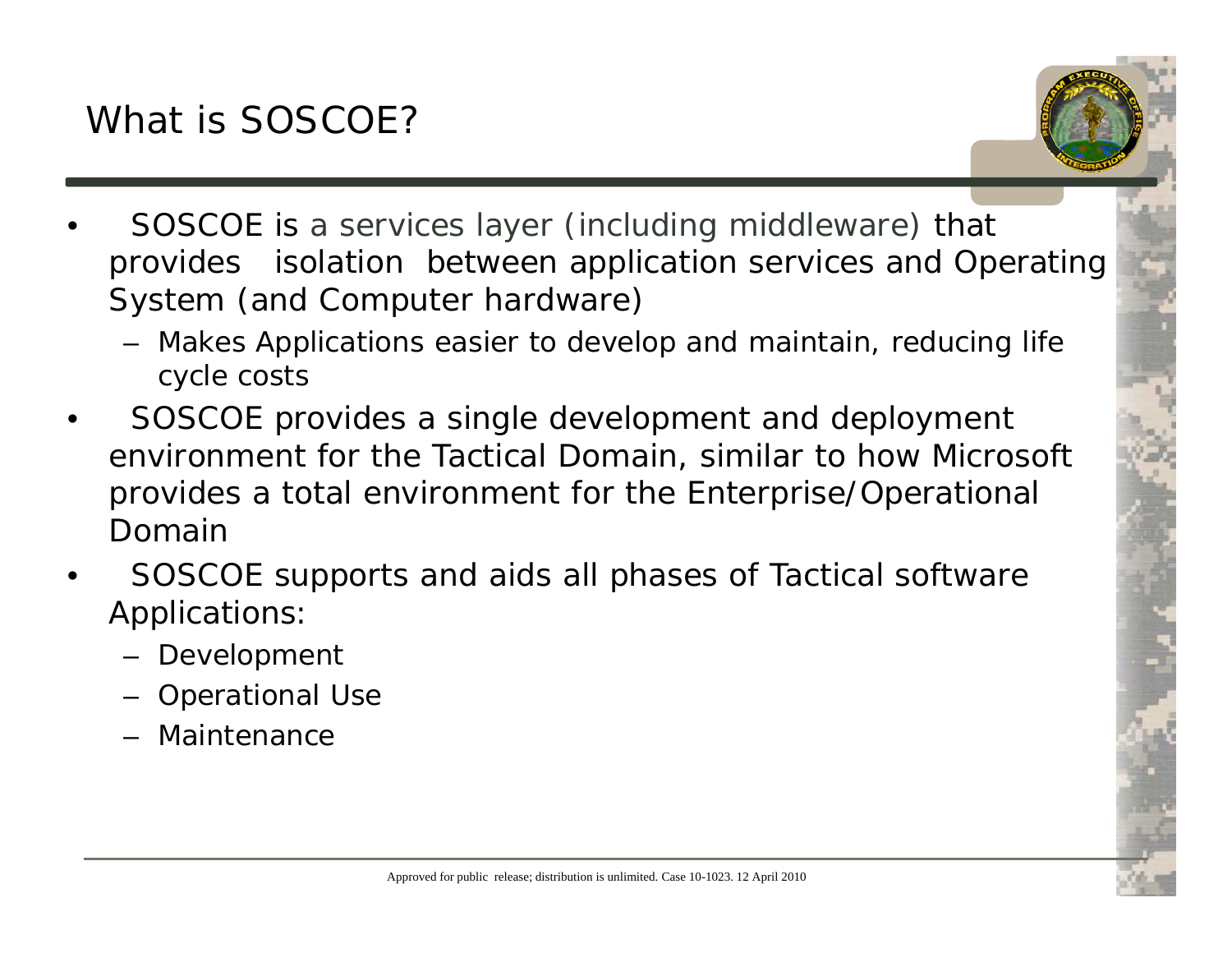# SOSCOE Offers Key Capabilities

- •Information Assurance
- •**Discovery**
- •Quality of Service
- •Orchestration
- •Interoperability with Current Force
- •Interoperable with GIG
- •Collaboration
- •Extensive COTS/OSS use
- •Commercial Help Desk and documentation
- • Isolation of systems from hardware and operating system
- •Safety and Mission Critical support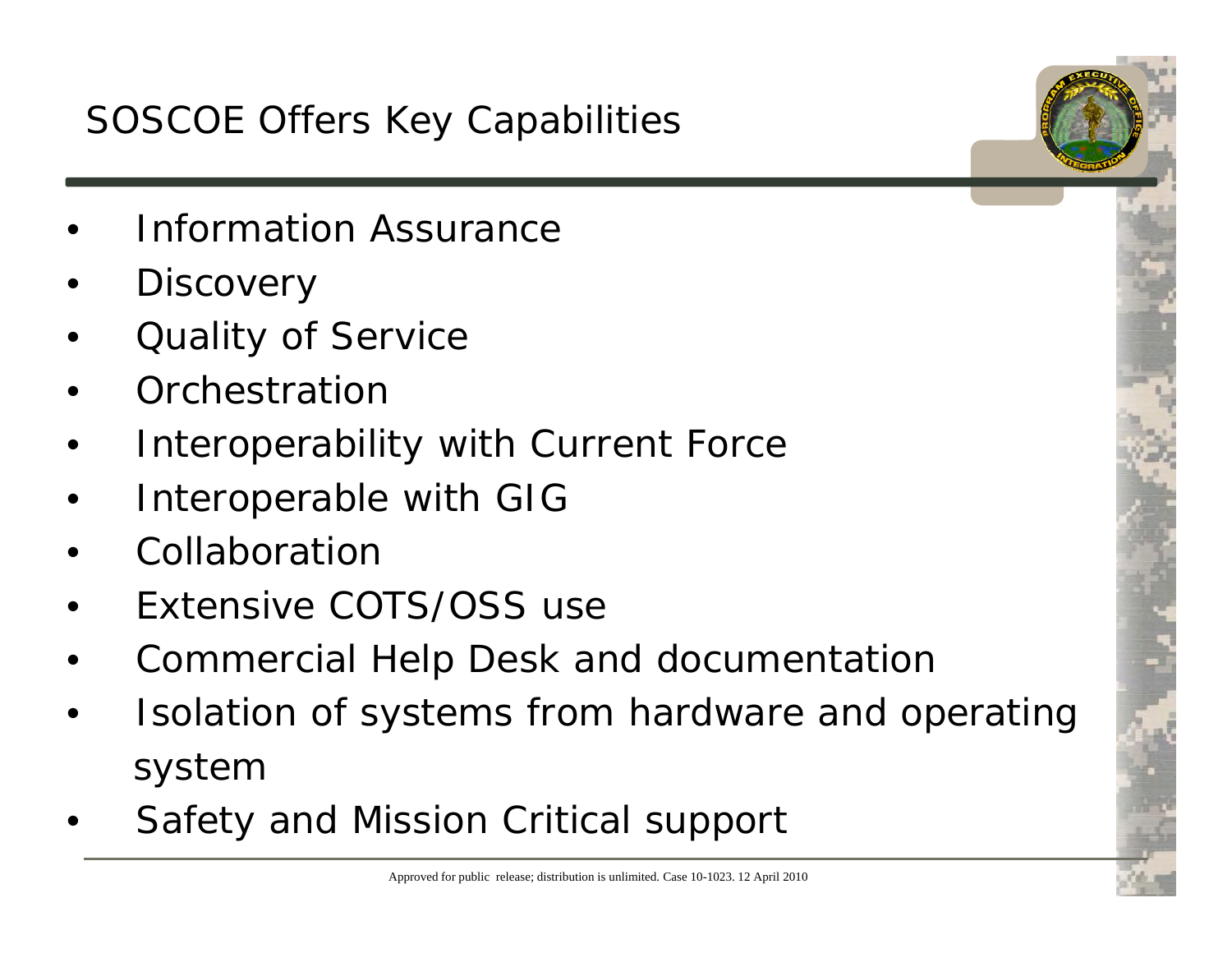# The SOSCOE Approach



*By basing the SOSCOE APIs on standards (DISR, WSTAWG, OMG, etc.), the Battle Command Services are isolated from any dependence on the computer HW, OS and COTS products.*

*This allows applications to take advantage of newer HW, OS and COTS with Minimal impact and cost*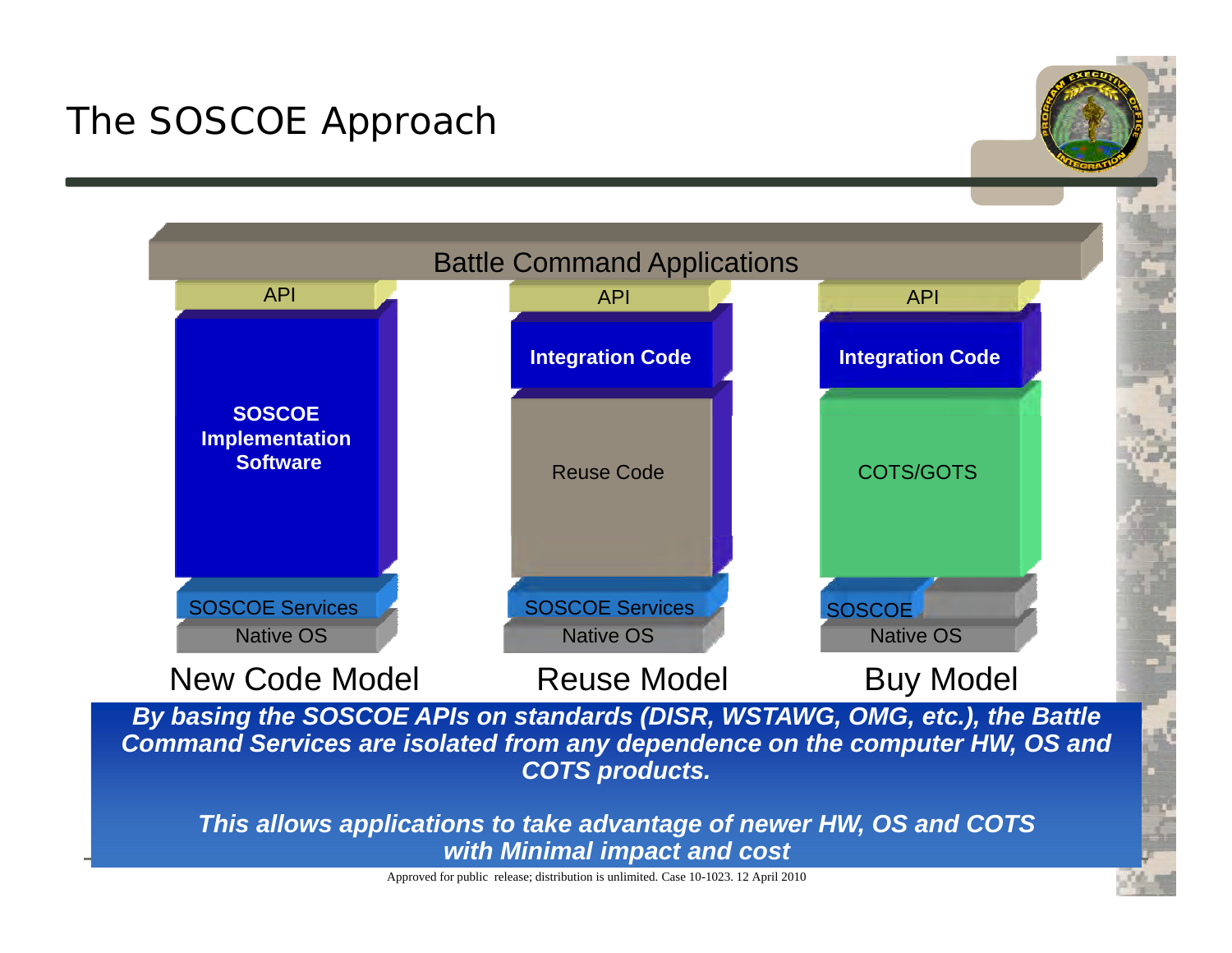# SOSCOE Benefits



- Configured/managed secure communications over bandwidth constrained, ad-hoc communications networks
- Vertical and horizontal flow of C2 messaging and SA as appropriate
- Interoperability with systems external to the BCT (e.g., FBCB2, NCES)
- Collaboration via instant messaging, email, or whiteboard
- Individual " role based access" changes and unit reconfiguration "on the fly"
- Discoverable services allow remote processing, scalability and fault tolerance
- A uniform network configuration capability for the BCT
- • SOSCOE provides software developers:
	- Common components and tools for rapid Battle Command software development
	- Documentation and Industry Standard interfaces to support software development
	- Abstracts Battle Command software from technical evolution of the Hardware via standardized APIs
	- Extensive training, documentation, customer support and help desk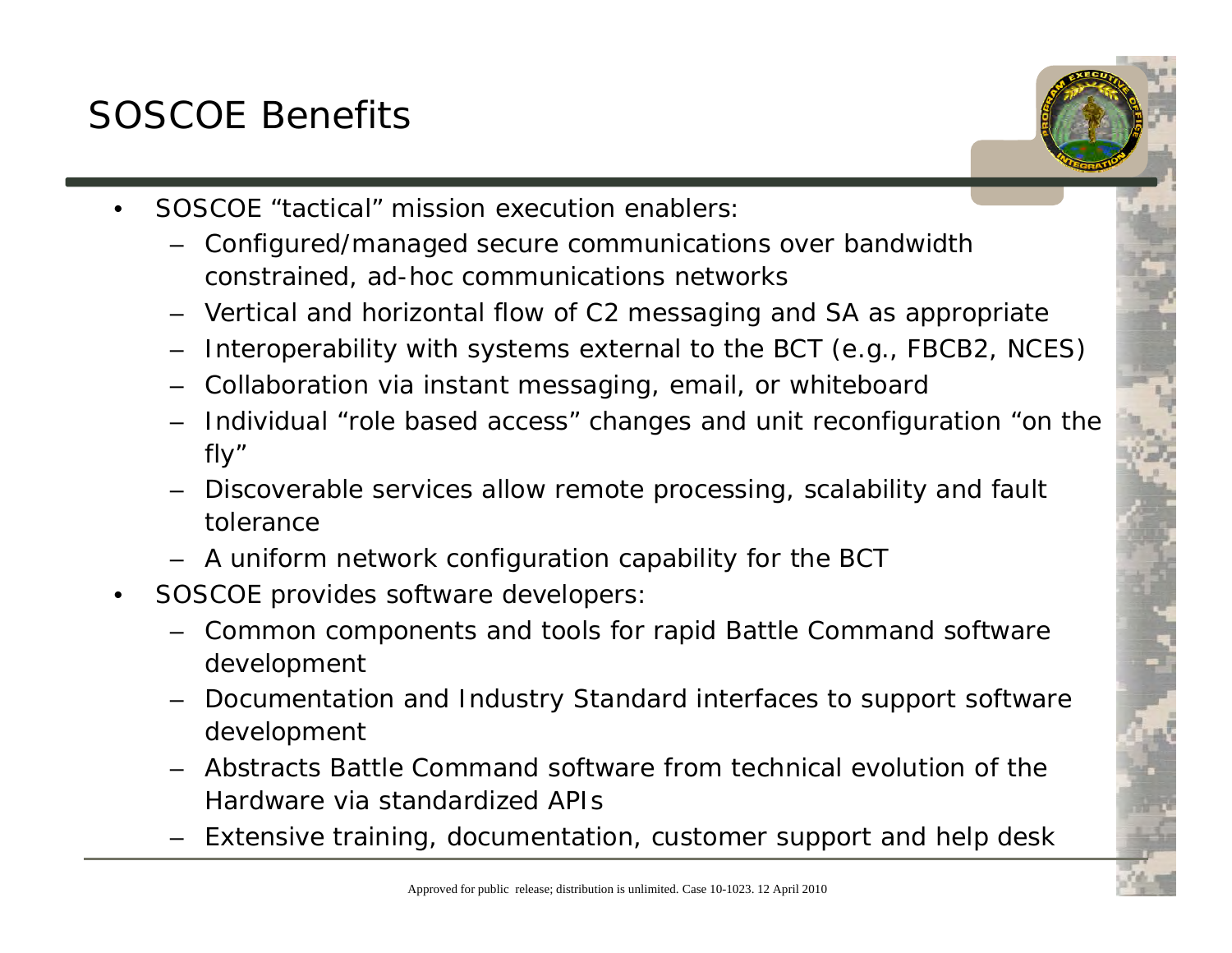

- • SOSCOE is a tailorable software toolkit to support legacy and SOA applications for the Tactical Domain
	- Designed to exist in a Bandwidth and Computer constrained environment
	- Supports net centric tenets
	- Product Line approach allows for a Scale-able application and maintenance
- •Provides critical Information Assurance
- •Reduces Enterprise life cycle costs
- •Enables a loosely coupled system with "Plug and Play" of new hardware and software applications
- • Allows the user to establish an "Investment Strategy" for evolutionary and incremental change

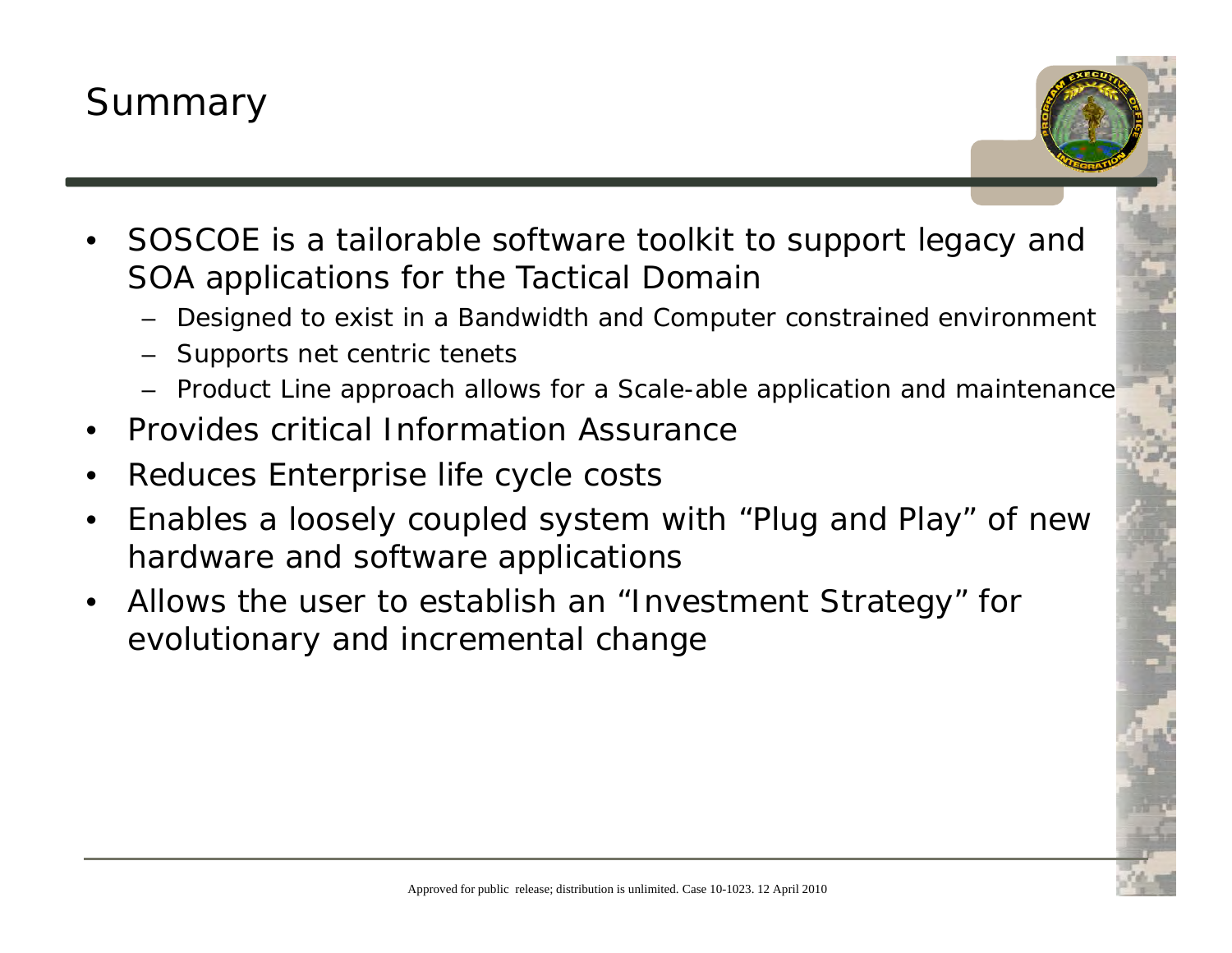

5/6/2010

As p



**Backup**



Use or disclosure of data contained on the page is subject to restrictions on title page 10 10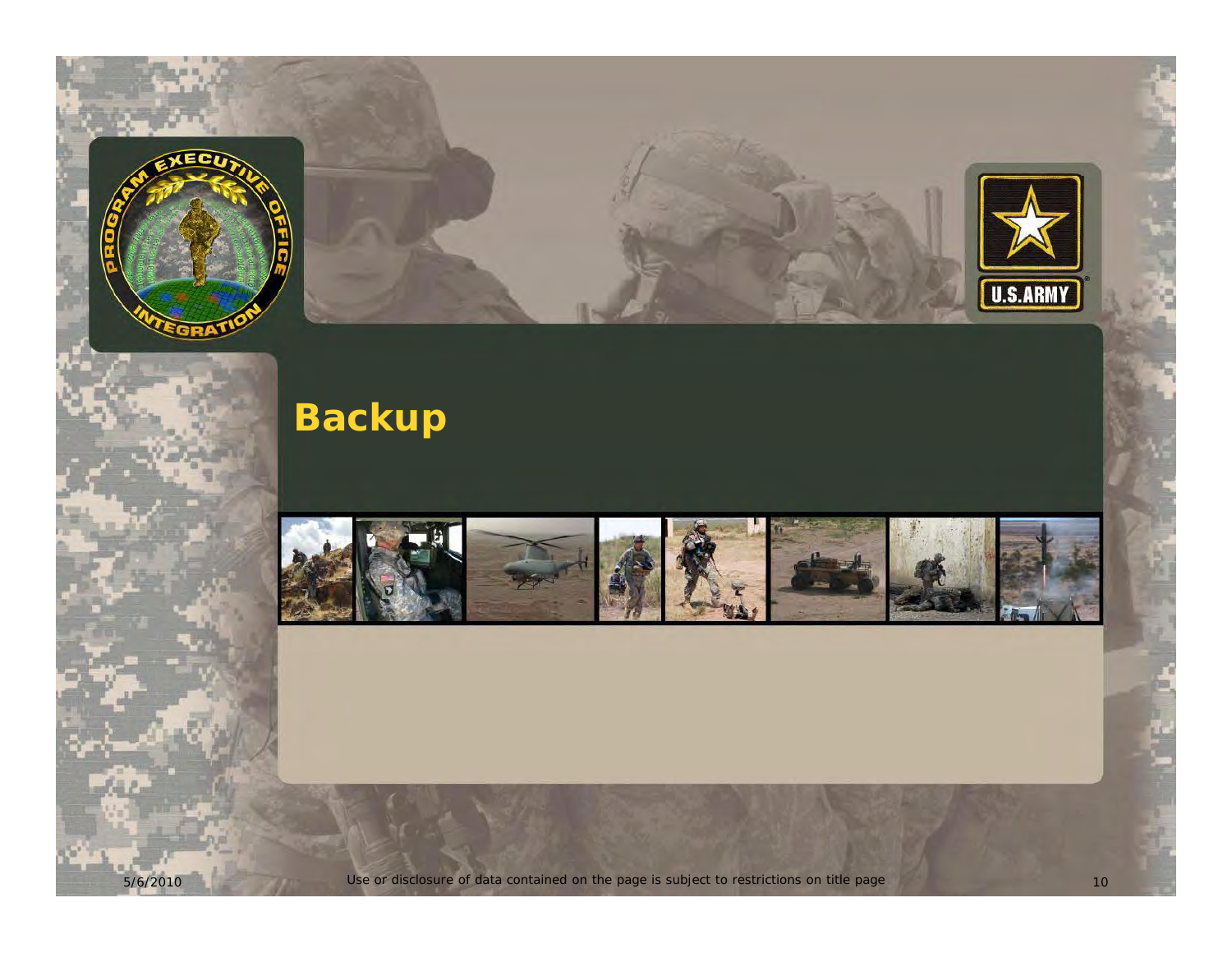

Approved for public release; distribution is unlimited. Case 10-1023. 12 April 2010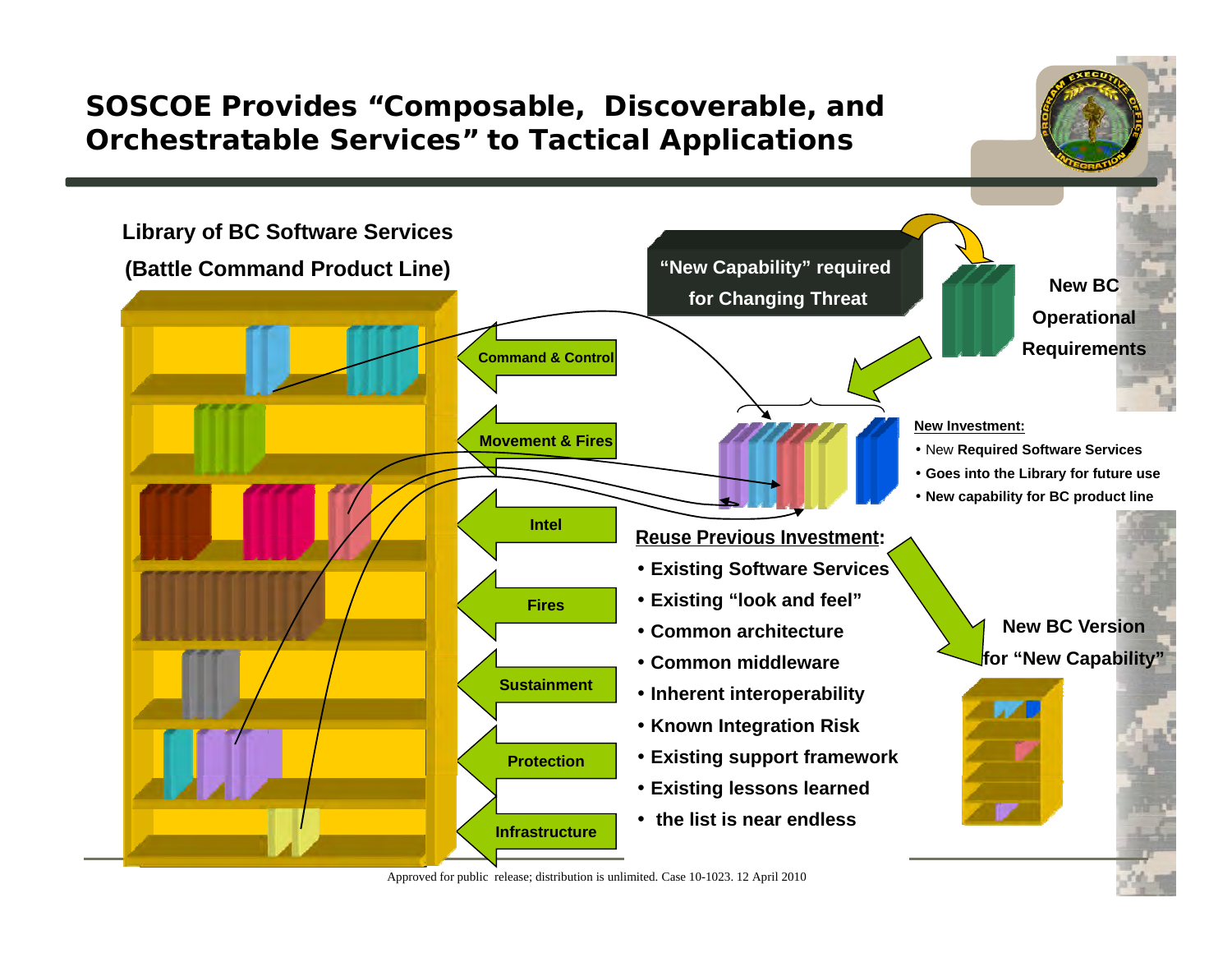## **SOSCOE Infrastructure Components and Tools Address the Needs of SOA in the Tactical Domain**

SOSCOE Software developer

- Runtime software
	- Executable processes
	- Run time libraries
- Developer tools
	- Code generators
	- $\bullet$ TDD editor
	- Administrative tools
- – Documentation
	- Programmer's reference manual
	-
- – Installation and field upgrade tools
- –- Configuration examples



**User Documentation**



**Executables**

**Developer Tools** 

**Use of a single toolkit significantly reduces maintenance costs,** *promotes reuse of applications and guarantees interoperable solutions*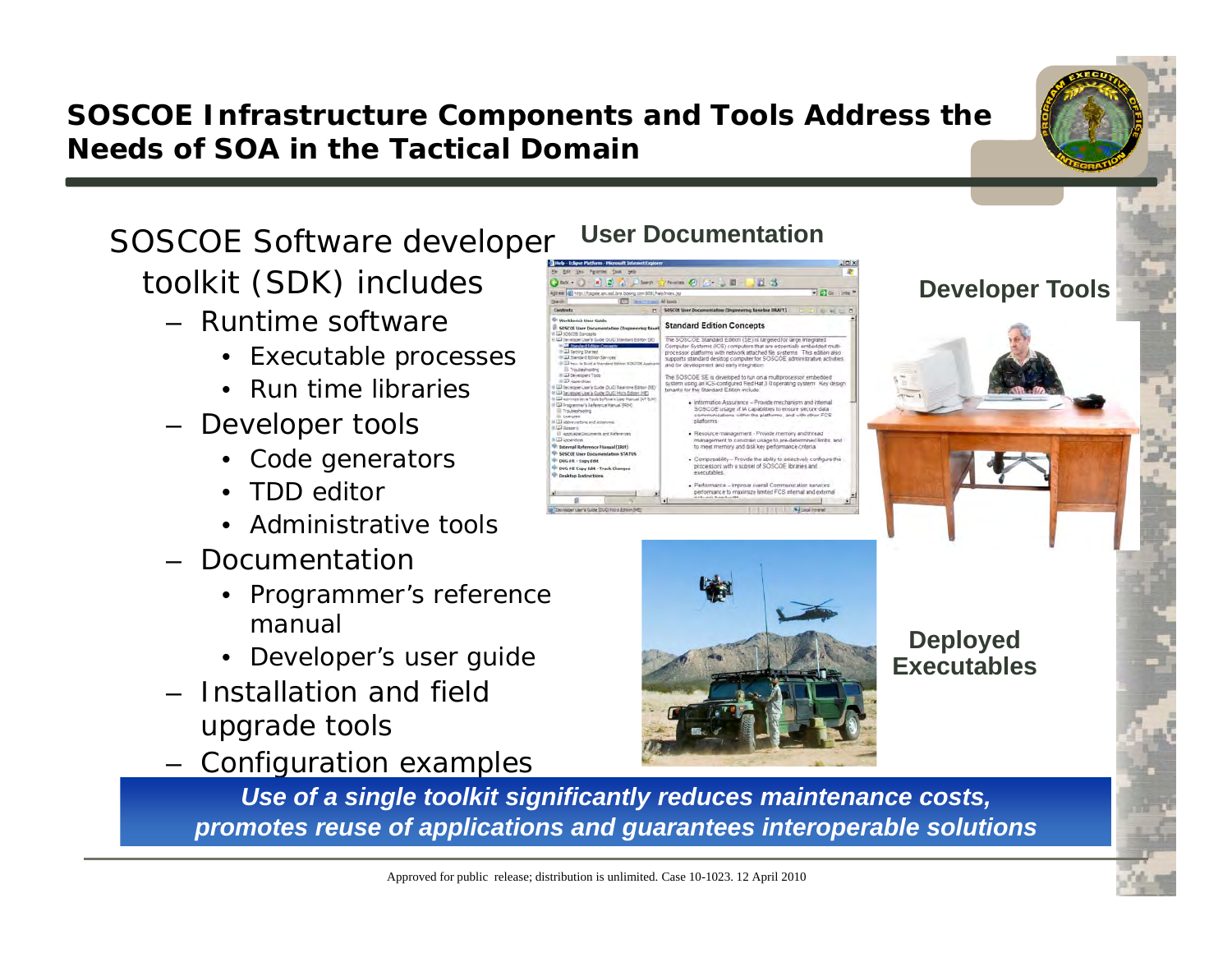### **Commercial-grade Documentation and Support Make Development and Maintenance of Applications Easier**

A cohesively designed set of software and information components developed to guide developers' interactions with SOSCOE products

- – Interfaces include appropriate information and features to support developer tasks
- – Reference and training materials address needs for just-in-time information as well as reflective learning
- –Pointers to dynamic sources of information support use of SOSCOE products throu ghout their lifecycles
- –COTS industry standard development environment and to



**Developers User's Guide**

*The right interaction for the right user at the right time*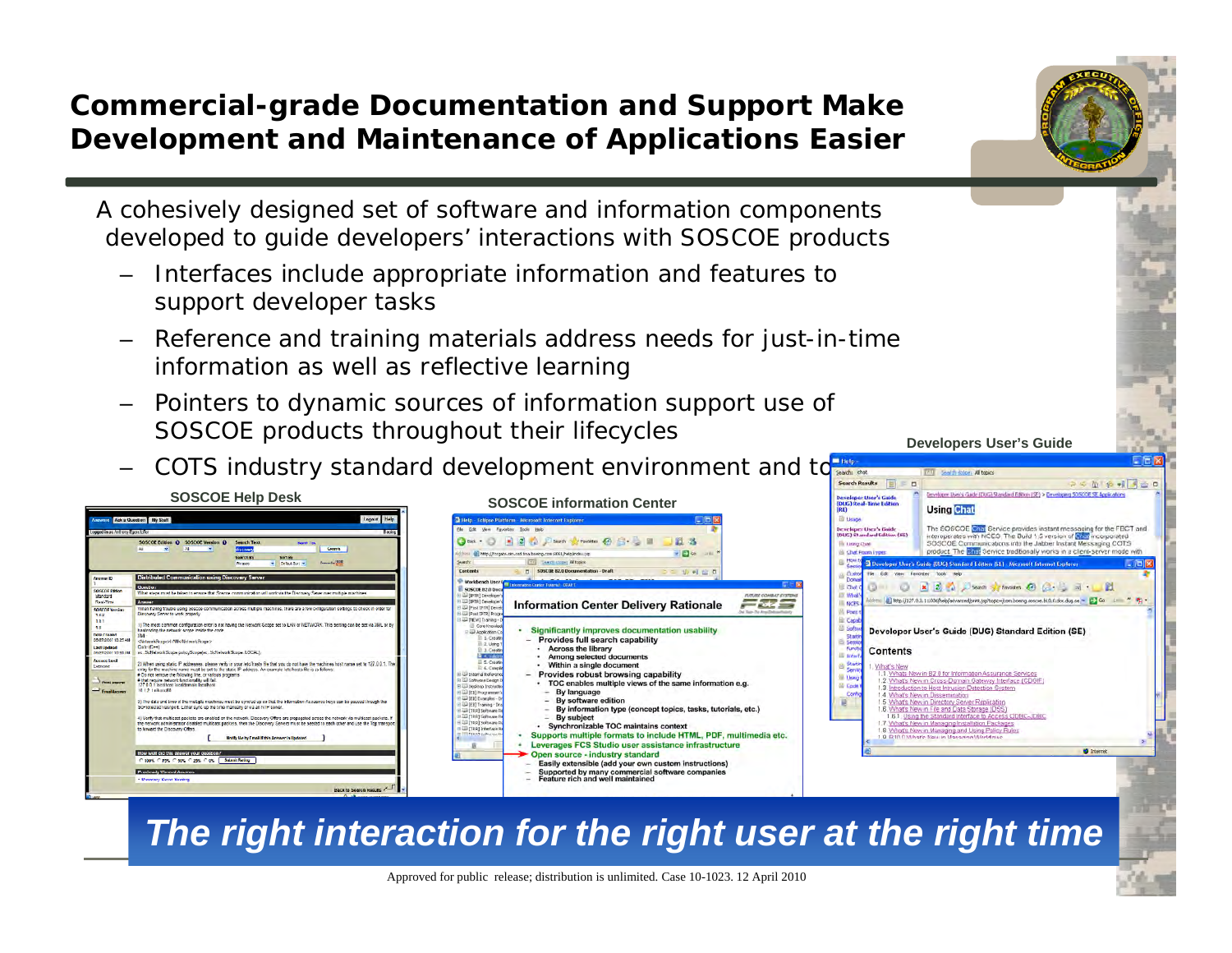#### **SOSCOE is a collection of product lines associated with scalable Editions**



#### **SOSCOE Product Line**

**Tactical COE Foundation:** Discovery and dissemination of services/data in a secure and trustable manner for the tactical environment

**Systems Management:** Uniform configuration and process management and customization for the tactical environment. Includes support for the maintenance of complex multi blade deployments, field **Tactical COE Foundation:** Discovery and dissemination of services/data in a secure and trustable<br> **Experiment** for the tactical environment. Includes support for the maintenance of complex multi blade deployments, field<br> update/versioning

include current force, enterprise services (NCES), and JIMI

**Collaboration:** Instant messaging, whiteboard, and email capabilities supporting tactical users including seamless collaboration to enterprise users

**Workflow Automation and Policy:** Complete environment for automating and orchestrating operational task sequences for SOA-based applications

**Information and Knowledge Services:** Data management, mining, and search for the tactical environment including semantic interchange

|      | <b>SOSCOE Deployments</b>                                  | Standard<br>Edition | <b>Real-time</b><br>Edition | Micro<br>Edition | 1.8          | 2.0          | 2.5          | 3.0          | 3.5          |  |
|------|------------------------------------------------------------|---------------------|-----------------------------|------------------|--------------|--------------|--------------|--------------|--------------|--|
| 秉    | Class I Unmanned Air Vehicles (UAV)                        |                     | ✓                           |                  |              |              | ✓            | ✓            | ✓            |  |
| دمدد | <b>Class IV Unmanned Air Vehicle (Fire Scout)</b>          | ✓                   | ✓                           |                  |              |              | ✓            | ✓            | ✓            |  |
|      | Non Line of Sight - Launch System (NLOS-LS)                |                     | ✓                           |                  | ✓            | ✓            | ✓            | ✓            | ✓            |  |
| ×    | Small Unmanned Ground Vehicle (SUGV)                       |                     | $\checkmark$                |                  |              |              | ✓            | ✓            | $\checkmark$ |  |
|      | Multifunctional Utility Logistics Equipment Vehicle (MULE) |                     | ✓                           |                  |              |              |              |              |              |  |
|      | <b>Unattended Ground Sensors (UGS)</b>                     |                     |                             | ✓                | ✓            | ✓            | ✓            | ✓            | ✓            |  |
| 屬    | <b>Soldier Systems</b>                                     | ✓                   |                             |                  |              |              |              |              |              |  |
|      | Command and Control Vehicle (C2V)                          | ✓                   | $\checkmark$                |                  |              | ✓            | ✓            | ✓            |              |  |
|      | Reconnaissance and Surveillance Vehicle (RSV)              | ✓                   | $\checkmark$                |                  |              | ✓            | $\checkmark$ | $\checkmark$ | $\checkmark$ |  |
|      | Infantry Combat Vehicle (ICV)                              | $\checkmark$        | $\checkmark$                |                  |              | ✓            | ✓            | ✓            | $\checkmark$ |  |
|      | Mounted Combat System (MCS)                                | ✓                   | $\checkmark$                |                  |              | $\checkmark$ | $\checkmark$ | ✓            | $\checkmark$ |  |
|      | Non-Line-Of-Sight Cannon (NLOS-C)                          | ✓                   | $\checkmark$                |                  | $\checkmark$ | $\checkmark$ | √            | ✓            | $\checkmark$ |  |
|      | Non-Line-Of-Sight Mortar (NLOS-M)                          | ✓                   | $\checkmark$                |                  |              |              |              |              |              |  |
|      | Medical and Evacuation Vehicle (MedEvac)                   | ✓                   | $\checkmark$                |                  |              | $\checkmark$ | $\checkmark$ | ✓            | ✓            |  |
|      | Maintenance and Recovery Vehicle (MRV)                     | ✓                   | $\checkmark$                |                  |              | J            | ✓            | J            | U            |  |
|      | <b>Centralized Controller</b>                              | ✓                   |                             |                  |              | $\checkmark$ | ✓            | ✓            | ✓            |  |
|      | <b>B-Kit</b>                                               | ✓                   |                             |                  | ✓            | $\checkmark$ | $\checkmark$ | $\checkmark$ | ✓            |  |
|      | <b>Objective and Additional Systems</b>                    |                     |                             |                  |              |              |              |              |              |  |
|      | <b>Armed Robotic Vehicle (ARV)</b>                         | ✓                   | ✓                           |                  |              |              |              |              |              |  |
| A    | <b>Class II Unmanned Air Vehicles (UAV)</b>                |                     | ✓                           |                  |              |              |              |              |              |  |
|      | Class III Unmanned Air Vehicles (UAV)                      |                     | ✓                           |                  |              |              |              |              |              |  |
|      | <b>Intelligent Munitions System (IMS)</b>                  |                     |                             | ✓                |              |              |              |              |              |  |
|      |                                                            |                     |                             |                  |              |              |              |              |              |  |

 **User Experience**: Comprehensive source of user documentation, guidance, examples, and tutorials for solution developers and integrators





**Multiple products and editions allow SOSCOE to meet performance, scalability, portability, composability, and interoperability requirements of platforms**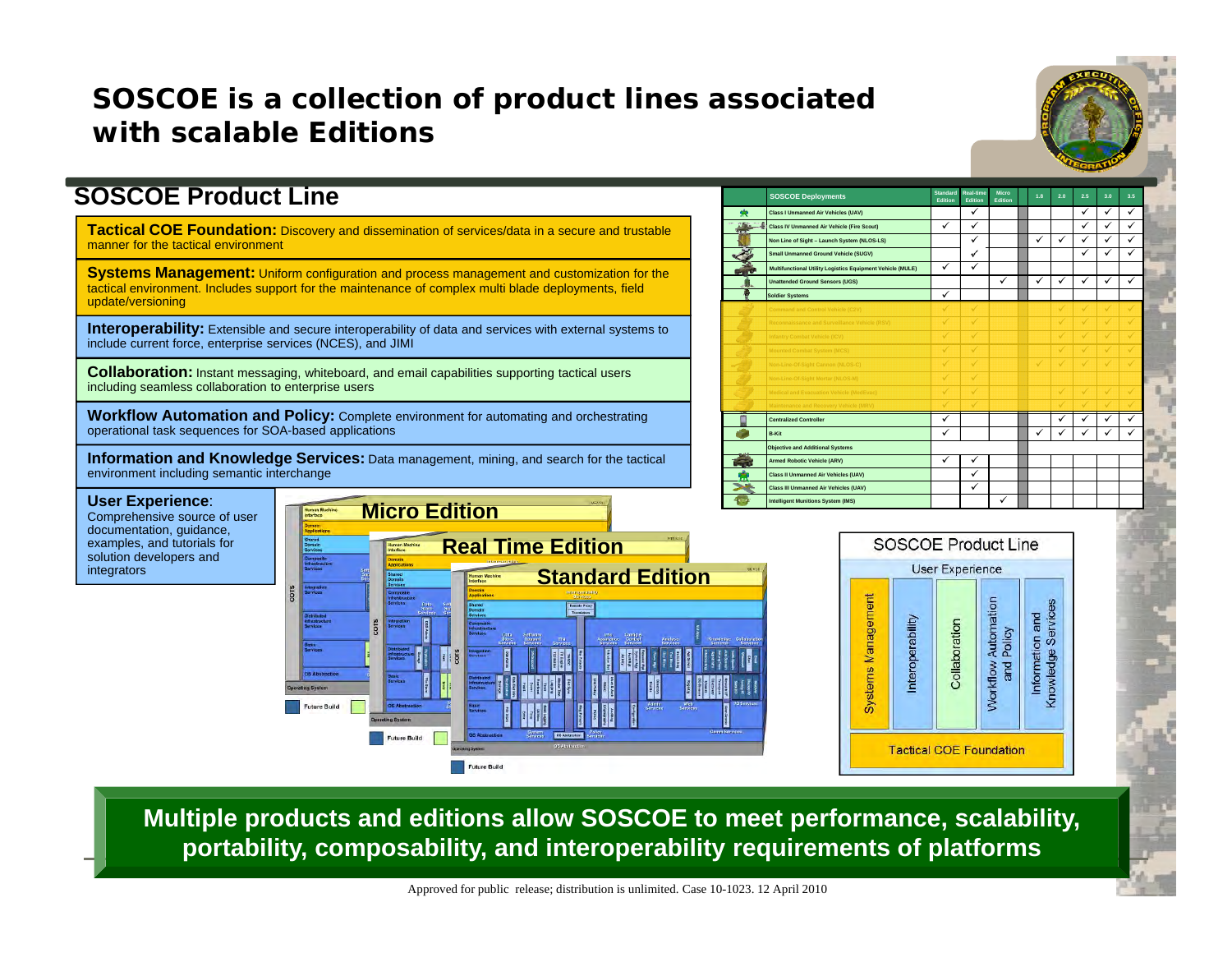### **Information Assurance has been integrated into the base fabric of user and application interactions**



*Information Assurance is built in to the System from the Start*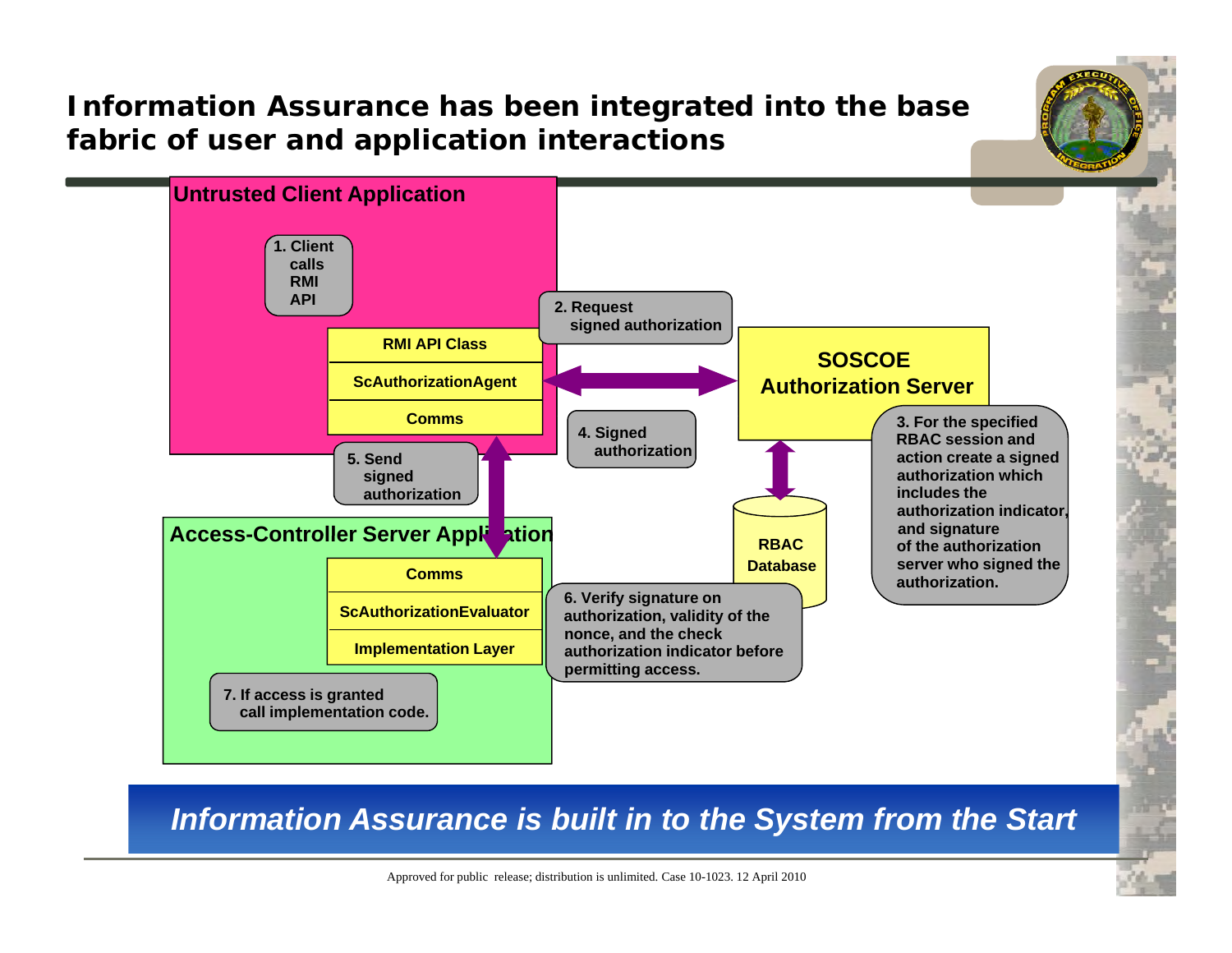- requests **Discover**
- **JXTA**
	- Backend Technology for Discovery Services.
	- Handles automatic Discovery infrastructure network formation, replication of offers, and dissemination of **COLO BILITY COLOGE Pluggable Transports** queries.
	- Integrated SOSCOE Pluggable Transports

#### **Discovery allows the network to only move required information between producers and consumer lowering bandwidth needs**

- Discovery
	- Provides applications the ability to register and lookup offers independent of network location
	- Sub-Components
		- **Discovery Proxy**
			- Application client hook to the Discovery Server
		- Discovery Server
			- Front end for Discovery Server application. Receives, performs, and responds to Discovery
				-
			-

**SOSCOE Discovery enables the construction of powerful, fault-tolerant** *service-based architecture in a tactical environment*



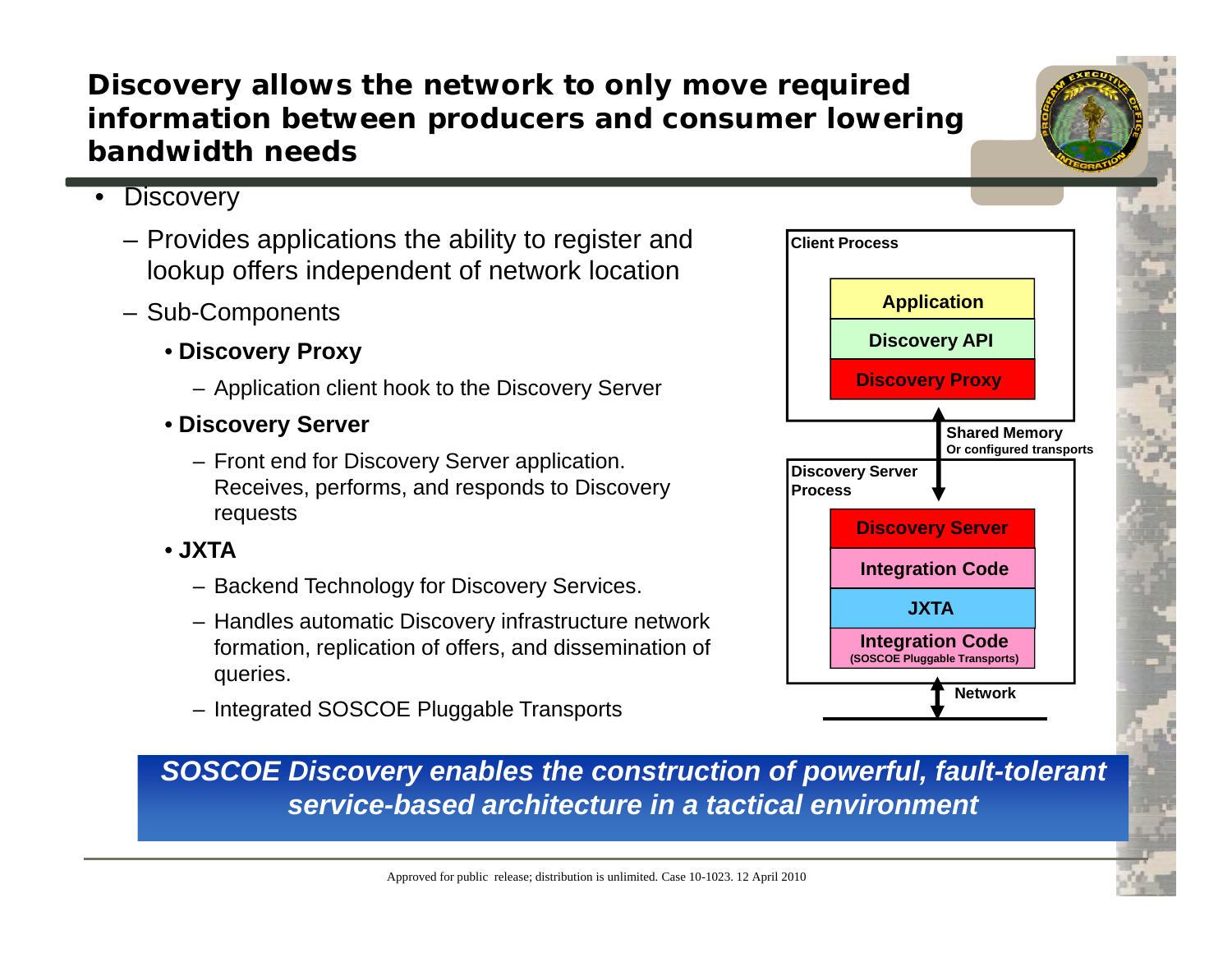### **SOSCOE provides interoperability between NCES/GES Web Services and the Tactical Edge**



Approved for public release; distribution is unlimited. Case 10-1023. 12 April 2010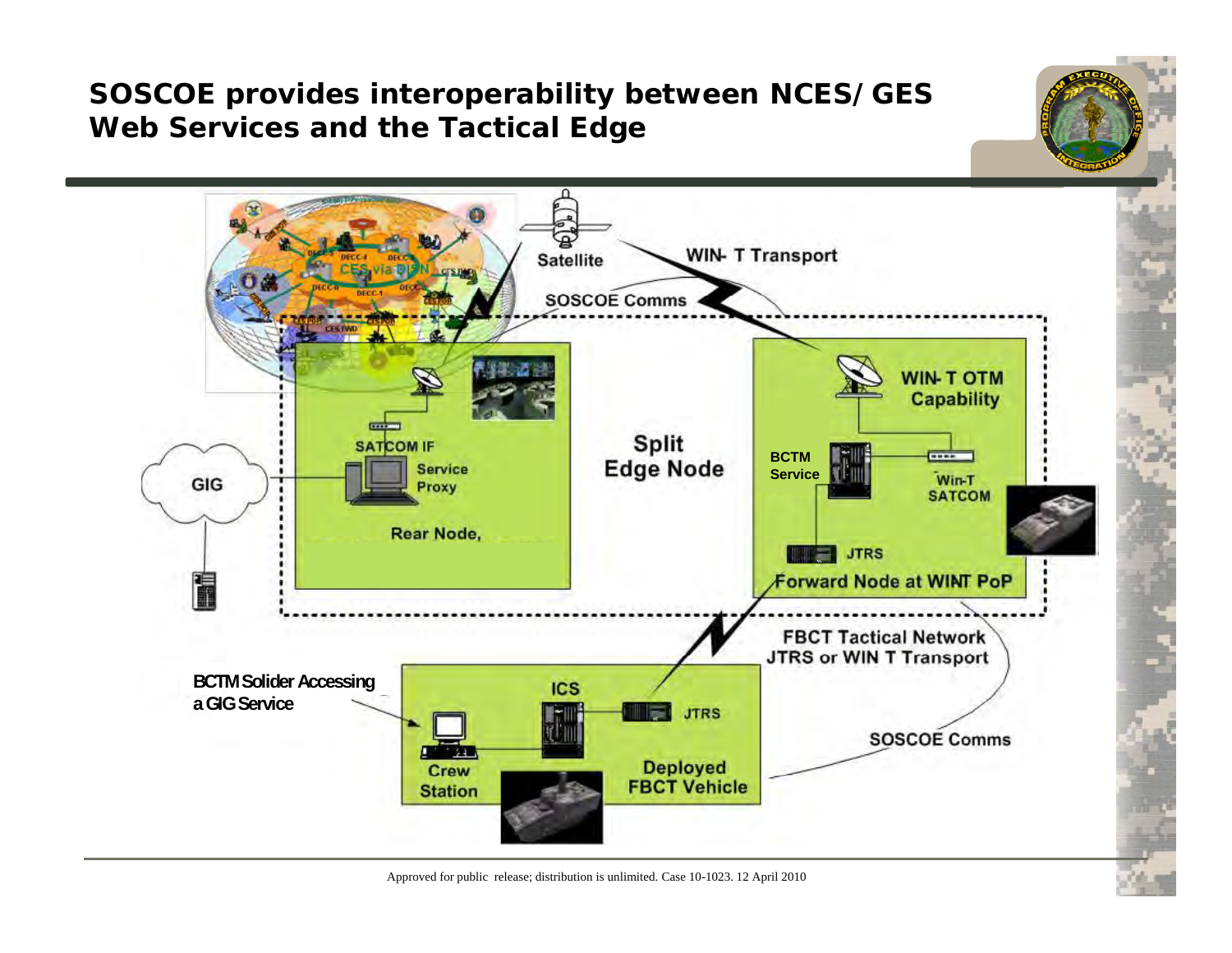### **The SOSCOE Development Environment**



#### **Application SW Development - SOSCOE Application SW Development - Microsoft**



**SOSCOE + Domain Developers + Quality Architecture = Tactical Network Software**

**MS Tools + Java Support + Security + safety critical support + Quality Architecture = Deployable Software Systems**

Microsoft .Net Framework

ADO.Net, SQL Server

• **Standards based-interfaces**

• **Microsoft Licenses**

–

–

–

•

• **Common Infrastructure Components**

Internet Information Services (IIS)

Windows Communications Framework (WCF)

– WSDL, SOAP, HTTP, ADO, C#, Visual Basic

**Code Access Security (CAS), WS-Security**